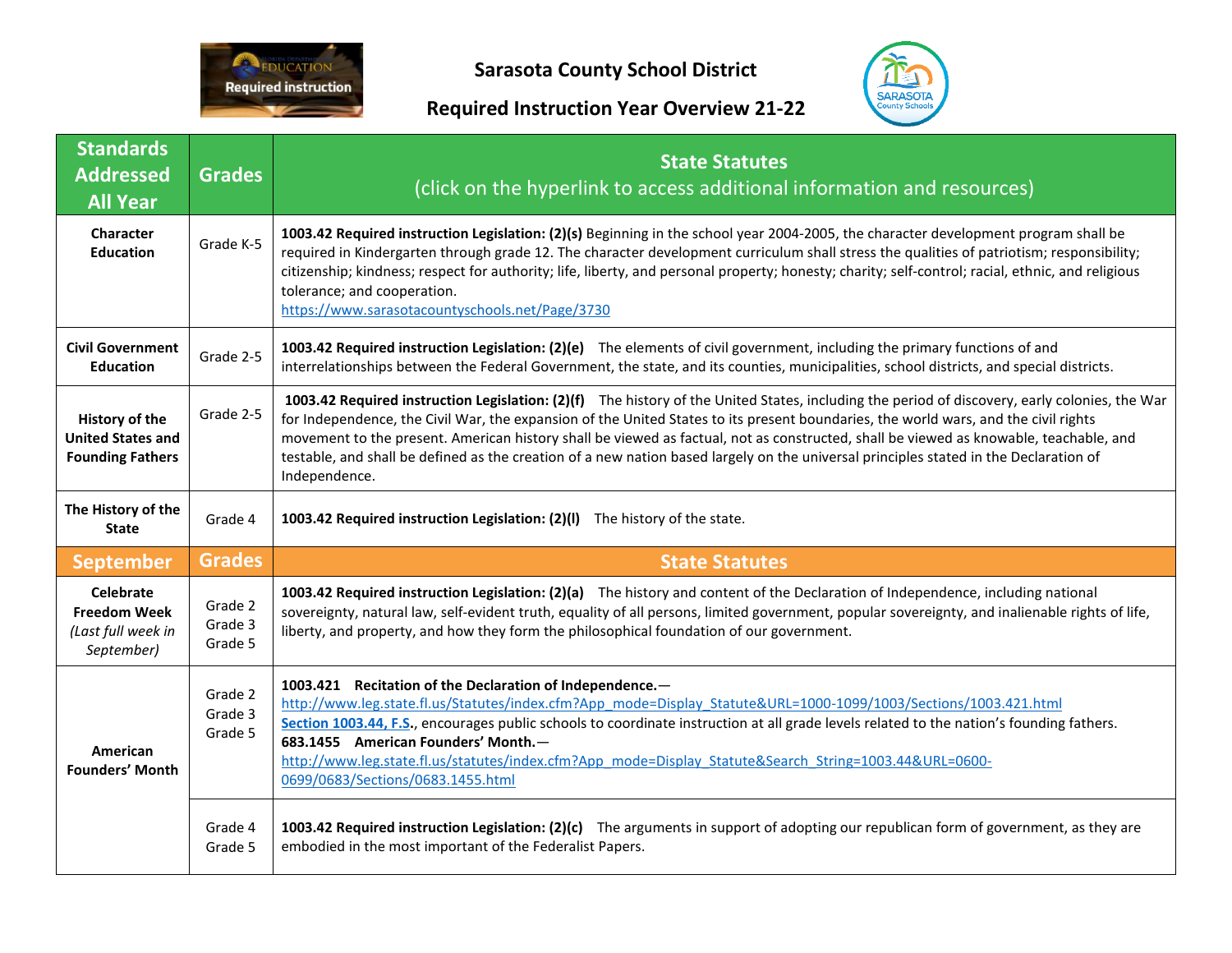| <b>Constitution Day</b><br>(September 17)<br><b>Constitution</b><br>Week<br>(September 1-23) | Grade 2<br>Grade 3<br>Grade 5            | 1003.42 Required instruction Legislation: (2)(b) The history, meaning, significance, and effect of the provisions of the Constitution of the<br>United States and amendments thereto, with emphasis on each of the 10 amendments that make up the Bill of Rights and how the<br>constitution provides the structure of our government.<br>Constitution Day Public Law 108-447 108th Congress<br>https://www.govinfo.gov/content/pkg/PLAW-105publ225/pdf/PLAW-105publ225.pdf |
|----------------------------------------------------------------------------------------------|------------------------------------------|-----------------------------------------------------------------------------------------------------------------------------------------------------------------------------------------------------------------------------------------------------------------------------------------------------------------------------------------------------------------------------------------------------------------------------------------------------------------------------|
| <b>Hispanic Heritage</b><br>Month<br>(September 15-<br>October 15)                           | Grade 2<br>Grade 3<br>Grade 4            | 1003.42 Required instruction Legislation: $(2)(p)$ The study of Hispanic contributions to the United States                                                                                                                                                                                                                                                                                                                                                                 |
| <b>October</b>                                                                               |                                          | <b>State Statutes</b>                                                                                                                                                                                                                                                                                                                                                                                                                                                       |
| Hispanic<br><b>Heritage Month</b><br>(September 15-<br>October 15)                           | Grade 2<br>Grade 3<br>Grade 4            | 1003.42 Required instruction Legislation: $(2)(p)$ The study of Hispanic contributions to the United States                                                                                                                                                                                                                                                                                                                                                                 |
| <b>Substance Use</b><br>and Abuse<br><b>Prevention</b>                                       | Grade K-5                                | Rule 6A-1.094122, F.A.C. is to establish procedures for school districts to plan and document delivery of required instruction related to<br>substance use and abuse prevention education for grades K-12 students.<br>https://www.sarasotacountyschools.net/Page/2462                                                                                                                                                                                                      |
|                                                                                              |                                          |                                                                                                                                                                                                                                                                                                                                                                                                                                                                             |
| <b>November</b>                                                                              |                                          | <b>State Statutes</b>                                                                                                                                                                                                                                                                                                                                                                                                                                                       |
| <b>Free Enterprise</b><br>Month                                                              | Grade K-5                                | 1003.42 Required instruction Legislation: (2)(r) The nature and importance of free enterprise to the United States economy.                                                                                                                                                                                                                                                                                                                                                 |
| <b>Veteran's Day</b>                                                                         | Grade K<br>Grade 1<br>Grade 2<br>Grade 5 | 1003.42 Required instruction Legislation: (2)(t) In order to encourage patriotism, the sacrifices that veterans and Medal of Honor<br>recipients have made in serving our country and protecting democratic values worldwide. Such instruction must occur on or before Medal<br>of Honor Day, Veterans' Day, and Memorial Day. Members of the instructional staff are encouraged to use the assistance of local veterans<br>and Medal of Honor recipients when practicable. |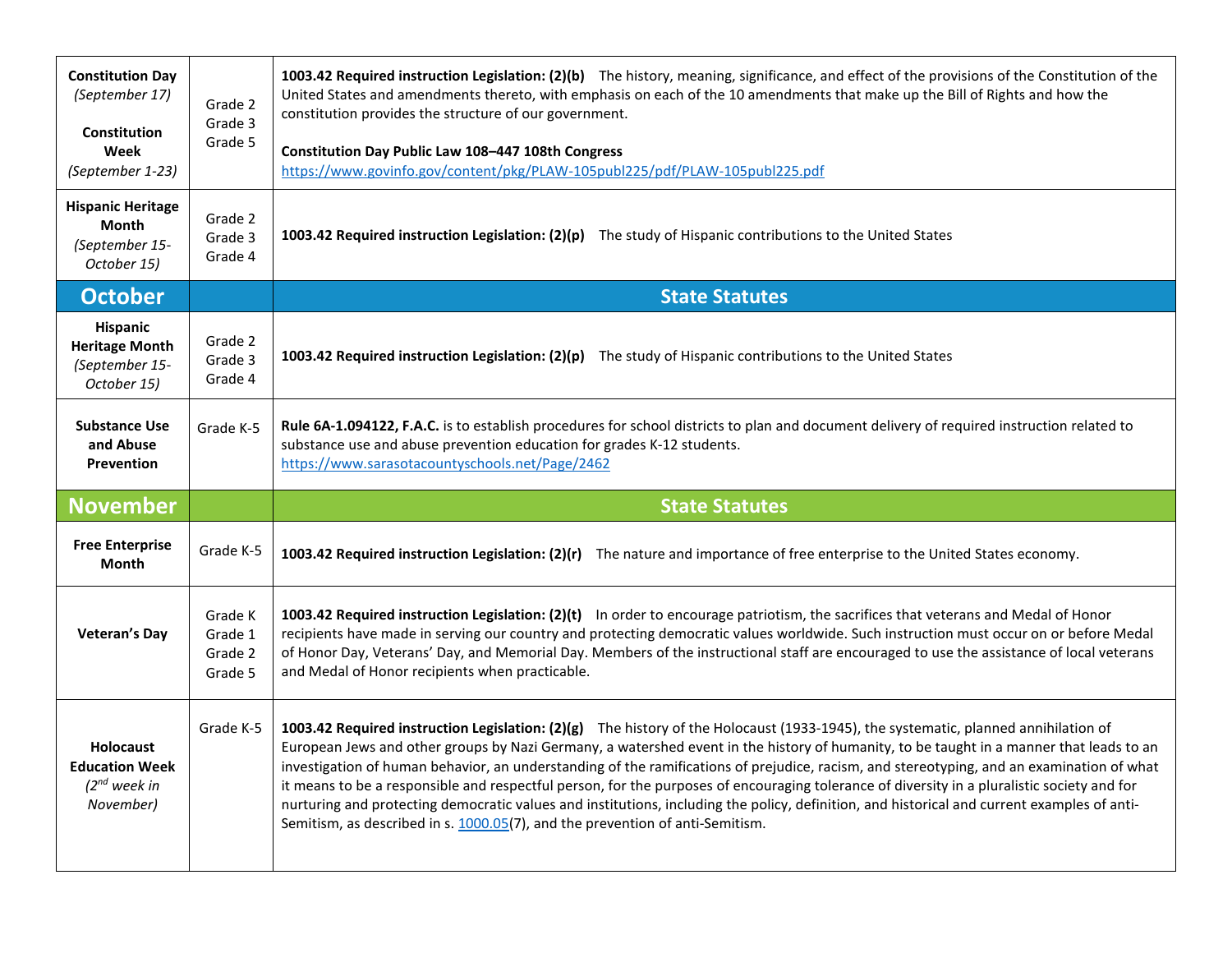| <b>December</b>                                                                            |                                          | <b>State Statutes</b>                                                                                                                                                                                                                                                                                                                                                                                                                                                                                                                                                                                                                                                                                                                                                                                        |
|--------------------------------------------------------------------------------------------|------------------------------------------|--------------------------------------------------------------------------------------------------------------------------------------------------------------------------------------------------------------------------------------------------------------------------------------------------------------------------------------------------------------------------------------------------------------------------------------------------------------------------------------------------------------------------------------------------------------------------------------------------------------------------------------------------------------------------------------------------------------------------------------------------------------------------------------------------------------|
| <b>Flag Education</b>                                                                      | Grade K<br>Grade 1<br>Grade 5            | 1003.42 Required instruction Legislation: (2)(d) Flag education, including proper flag display and flag salute.                                                                                                                                                                                                                                                                                                                                                                                                                                                                                                                                                                                                                                                                                              |
| <b>Kindness to</b><br><b>Animals</b>                                                       | Grade 1                                  | 1003.42 Required instruction Legislation: (2)(k)<br>Kindness to animals.                                                                                                                                                                                                                                                                                                                                                                                                                                                                                                                                                                                                                                                                                                                                     |
| <b>January</b>                                                                             |                                          | <b>State Statutes</b>                                                                                                                                                                                                                                                                                                                                                                                                                                                                                                                                                                                                                                                                                                                                                                                        |
| <b>Martin Luther</b><br>King, Jr. Day<br>$(3^{rd}$ Monday)                                 | Grade 2<br>Grade 3<br>Grade 4<br>Grade 5 | 1003.42 Required instruction Legislation: (2)(h) The history of African Americans, including the history of African peoples before the<br>political conflicts that led to the development of slavery, the passage to America, the enslavement experience, abolition, and the<br>contributions of African Americans to society. Instructional materials shall include the contributions of African Americans to American<br>society.                                                                                                                                                                                                                                                                                                                                                                          |
| <b>International</b><br><b>Holocaust</b><br>Remembrance<br>Day<br>(January 27)             | Grade K-5                                | 1003.42 Required instruction Legislation: (2)(g) The history of the Holocaust (1933-1945), the systematic, planned annihilation of<br>European Jews and other groups by Nazi Germany, a watershed event in the history of humanity, to be taught in a manner that leads to an<br>investigation of human behavior, an understanding of the ramifications of prejudice, racism, and stereotyping, and an examination of what<br>it means to be a responsible and respectful person, for the purposes of encouraging tolerance of diversity in a pluralistic society and for<br>nurturing and protecting democratic values and institutions, including the policy, definition, and historical and current examples of anti-<br>Semitism, as described in s. $1000.05(7)$ , and the prevention of anti-Semitism. |
| <b>February</b>                                                                            |                                          | <b>State Statutes</b>                                                                                                                                                                                                                                                                                                                                                                                                                                                                                                                                                                                                                                                                                                                                                                                        |
| <b>African American</b><br><b>History Month</b>                                            | Grade 2<br>Grade 3<br>Grade 4<br>Grade 5 | 1003.42 Required instruction Legislation: (2)(h) The history of African Americans, including the history of African peoples before the<br>political conflicts that led to the development of slavery, the passage to America, the enslavement experience, abolition, and the<br>contributions of African Americans to society. Instructional materials shall include the contributions of African Americans to American<br>society.                                                                                                                                                                                                                                                                                                                                                                          |
| <b>March</b>                                                                               |                                          | <b>State Statutes</b>                                                                                                                                                                                                                                                                                                                                                                                                                                                                                                                                                                                                                                                                                                                                                                                        |
| <b>Women's History</b><br>Month<br><b>International</b><br><b>Women's Day</b><br>(March 8) | Grade 2<br>Grade 4<br>Grade 5            | 1003.42 Required instruction Legislation: (2)(q) The study of women's contributions to the United States.                                                                                                                                                                                                                                                                                                                                                                                                                                                                                                                                                                                                                                                                                                    |